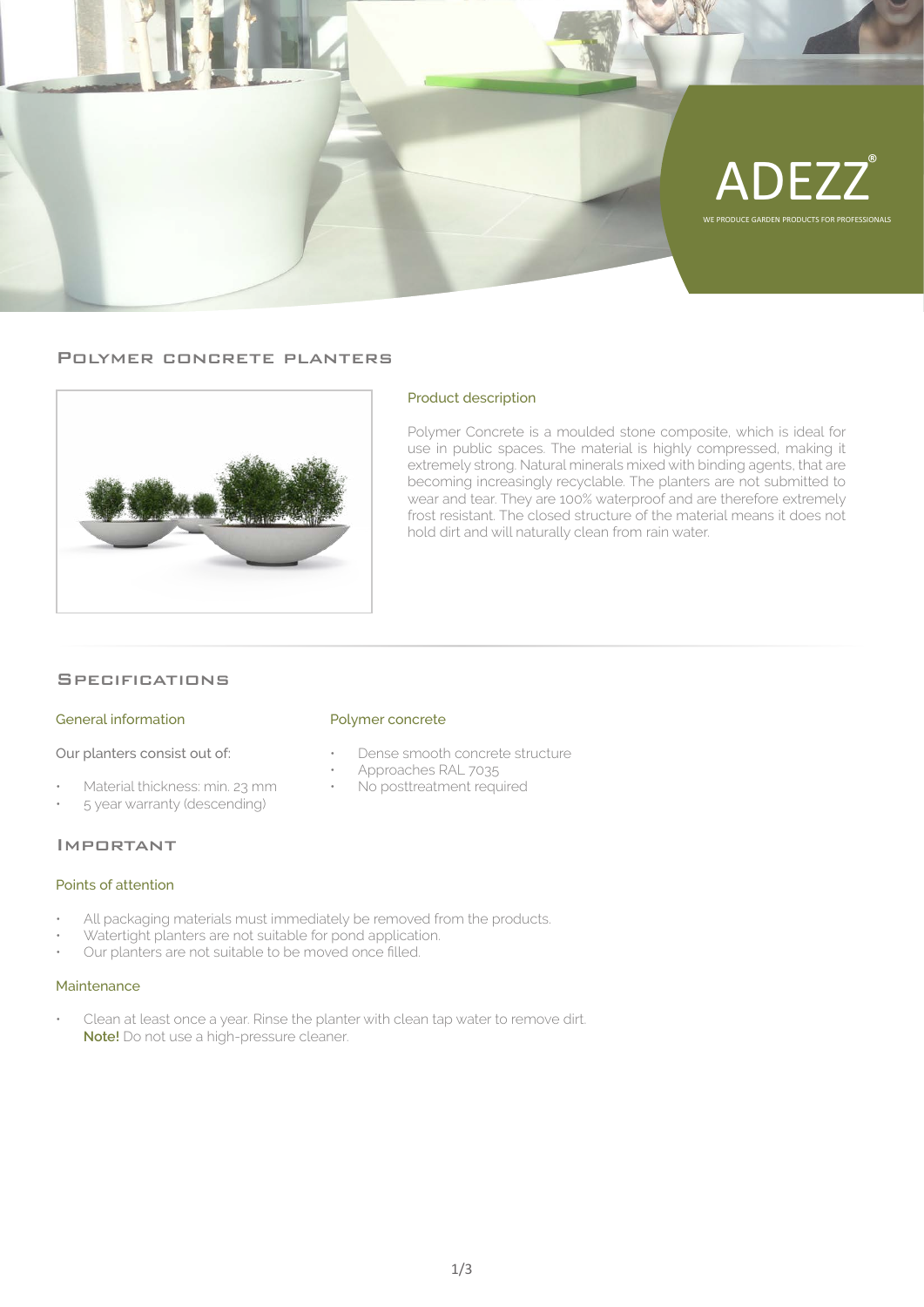

# **PLACEMENT**

1. Provide a flat, solid surface. If not done carefully, it can create tension in the product which can result in damage to the product.

2. Drill drainage holes in the bottom of the planter if desired.

3. Always provide sufficient breathing space (minimum 1 cm) around the planters to prevent moisture trapping.



# Planting advice

4. Fill the planter with a layer of hydro grains about 10cm high. Place a moisture-permeable anti-root cloth over the hydro grains.

**Note!** Raise the cloth at the edges at least 10 cm for an ideal effect.

5. Cover the anti-root cloth with a layer of airy soil mixture adapted to the planting to be applied.

**Note!** The soil in the planter should never be tamped down, this can cause damage to the planter.